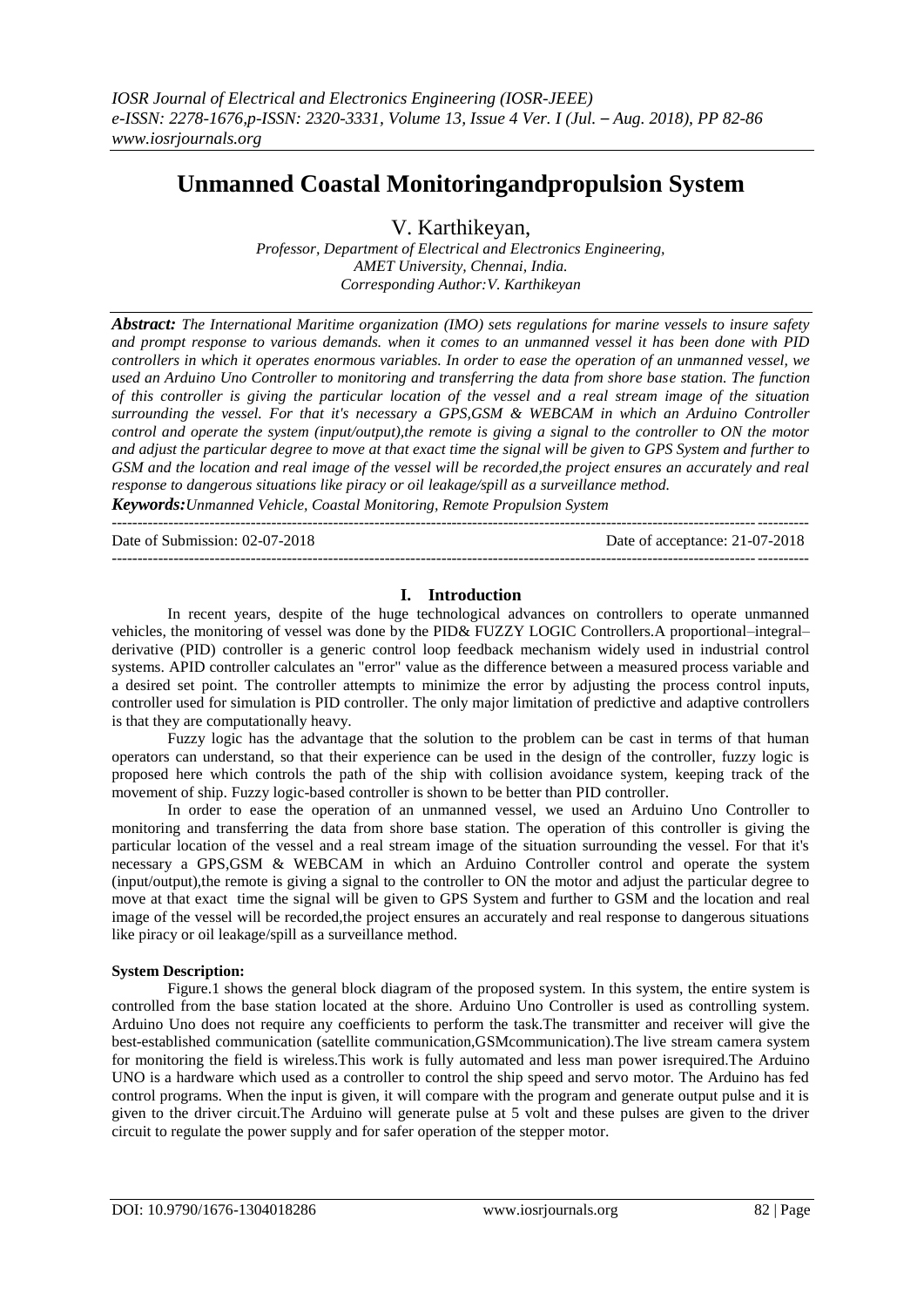

**Figure. 1 Block Diagram of Unmanned Coastal Monitoring and Propulsion System**

A propeller is a rotating fan like structure which is used to propel the ship by using the power generated and transmitted by the main engine of the ship. The transmitted power is converted from rotational motion to generate a thrust which imparts momentum to the water, resulting in a force that acts on the ship and pushes it forward.DC motor is an electrical device which is used to convert the electrical power into mechanical power and the converted mechanical power is used for the propulsion of the ship.By receiving the command from the Arduino servo motor is operated and its operation is used to turn starboard and portside.This drive is used to give the required operating voltage for the servo motor and the driver is connected to the Arduino.

The Global Positioning System (GPS) is a space-based radio navigation system. It is a global navigation satellite system thatprovides geolocation and time information to a GPS receiver anywhere on or near the Earth where there is an unobstructed line of sight to four or more GPS satellites.GSM (Global System for Mobile communication) is a digital mobile telephony system that is widely used in Europe and other parts of the world. GSM uses a variation of time division multiple access (TDMA) and is the most widely used of the three digital wireless telephony technologies (TDMA, GSM, and CDMA).

Live stream camera is use to monitor the coastal area for critical situation likeCoastal sea traffic monitoring, Safety and rescue operation, Fishing boat monitoring in coastal area, Oil spillage in Costal area, etc.,

# **Hardware Description:**

The Arduino Uno is a microcontroller board based on the ATmega328(datasheet). It has 14 digital input /output pins (of which 6 can be used as PWM outputs), 6 analog inputs, a 16MHz crystal oscillator, a USB connection, a power jack, an ICSP header, and a reset button. It contains everything needed to support the microcontroller; simply connect it to a computer with a USB cable or power it with an AC-to-DC adapter or battery to get started. The Uno differs from all preceding boards in that it does not use the FTDI USB-to-serial drive chip. Instead, it features the Atmeg8u2 programmed as a USB-to-serial converter."Uno" means one in Italian and is named to mark the upcoming release of Arduino 1.0.The Uno and version 1.0 will be the reference versions of Arduino, moving forward .The Uno is the latest in a series of USB Arduino boards, and the reference model for the Arduino platform, for a comparison with previous versions,see the index of Arduino board.

The DC motor drive is an interface between the Arduino and the motor. The performance of the DC motor is strongly dependent on the drive circuit. Torque curves may be extended to greater speed if the stator poles can be reversed more quickly, the limiting factor being to the necessity of limiting the current that this high voltage may otherwise induce.The output from the Arduino is given to the drive circuit as the input and the rated power supply has to be given the drive circuit which provides the sufficient voltage for the DC motor operation.The drive used in the project is L293D.This is used as the interference between the Arduino and the DC motor. When the Arduino generate pulse, the drive will regulate the power and will give the output to the motor which will turn to the specific angle. Thus, the angle of the blade will be changed and the trust produce on the desired direction and the desired direction of the ship can be achieved without the use of rudder.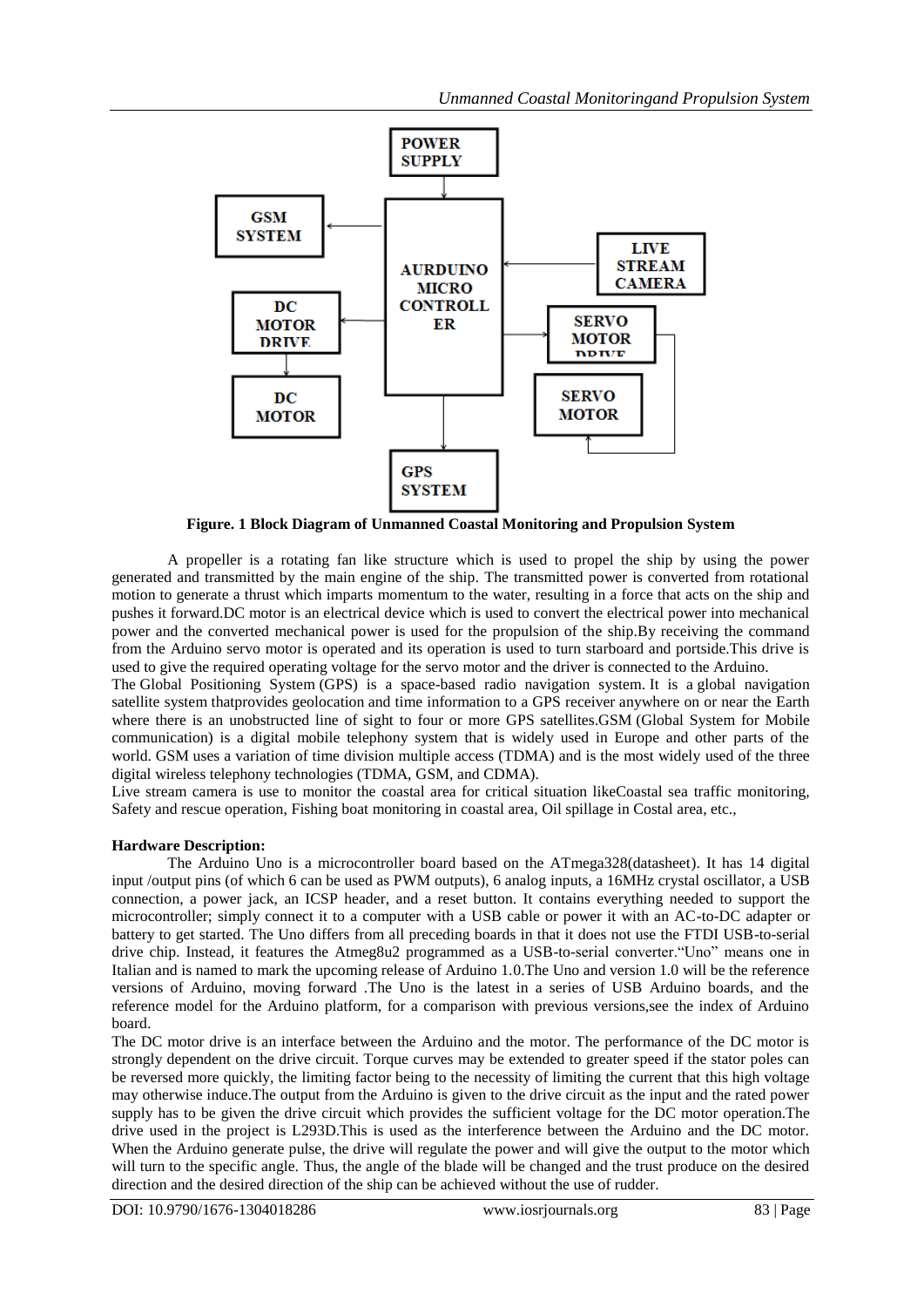GSM is a mobile communication modem; it is stands for global system for mobile communication (GSM). The idea of GSM was developed at Bell Laboratories in 1970. It is widely used mobile communication system in the world. GSM is an open and digital cellular technology used for transmitting mobile voice and data services operates at the 850MHz, 900MHz, 1800MHz and 1900MHz frequency bands.GSM system was developed as a digital system using time division multiple access (TDMA) technique for communication purpose. A GSM digitizes and reduces the data, then sends it down through a channel with two different streams of client data, each in its own particular time slot. The digital system has an ability to carry 64 kbps to 120 Mbps of data rates.There are various cell sizes in a GSM system such as macro, micro, pico and umbrella cells. Each cell varies as per the implementation domain. There are five different cell sizes in a GSM network macro, micro, pico and umbrella cells. The coverage area of each cell varies according to the implementation environment.Though all these methods are used there may still be an inaccuracy of (5-10) meters. This can be reduced only by upgrading the satellites. This is because, the radio signals from these satellites will be affected by the ionosphere. But, this accuracy (5-10)meters was obtained only because of Differential GPS.Using Differential GPS all these errors can be corrected. For this a stationary receiver is introduced. This receiver location is also known and is used to gauge the inaccurate data. This corrected signal is then provided to all the other Differential GPS equipped receivers and thus the signal is corrected.Differential GPS (DGPS) helps correct these errors. The basic idea is to gauge GPS inaccuracy at a stationary receiver station with a known location. Since the DGPS hardware at the station already knows its own position, it can easily calculate its receiver's inaccuracy. The station then broadcasts a radio signal to all DGPS-equipped receivers in the area, providing signal correction information for that area. In general, access to this correction information makes DGPS receivers much more accurate than ordinary receivers.

A webcam is a video camera that feeds or streams its image in real time to or through a computer to a computer network. When "captured" by the computer, the video stream may be saved, viewed or sent on to other networks via systems such as the internet, and emailed as an attachment. When sent to a remote location, the video stream may be saved, viewed or on sent there. Unlike an IP camera (which connects using Ethernet or Wi-Fi), a webcam is generally connected by a USB cable, or similar cable, or built into computer hardware, such as laptops.The term "webcam" (a clipped compound) may also be used in its original sense of a video camera connected to the Web continuously for an indefinite time, rather than for a particular session, generally supplying a view for anyone who visits its web page over the Internet. Some of them, for example, those used as online traffic cameras, are expensive, rugged professional video cameras.



**Figure.2**Prototype Model of the Constructed System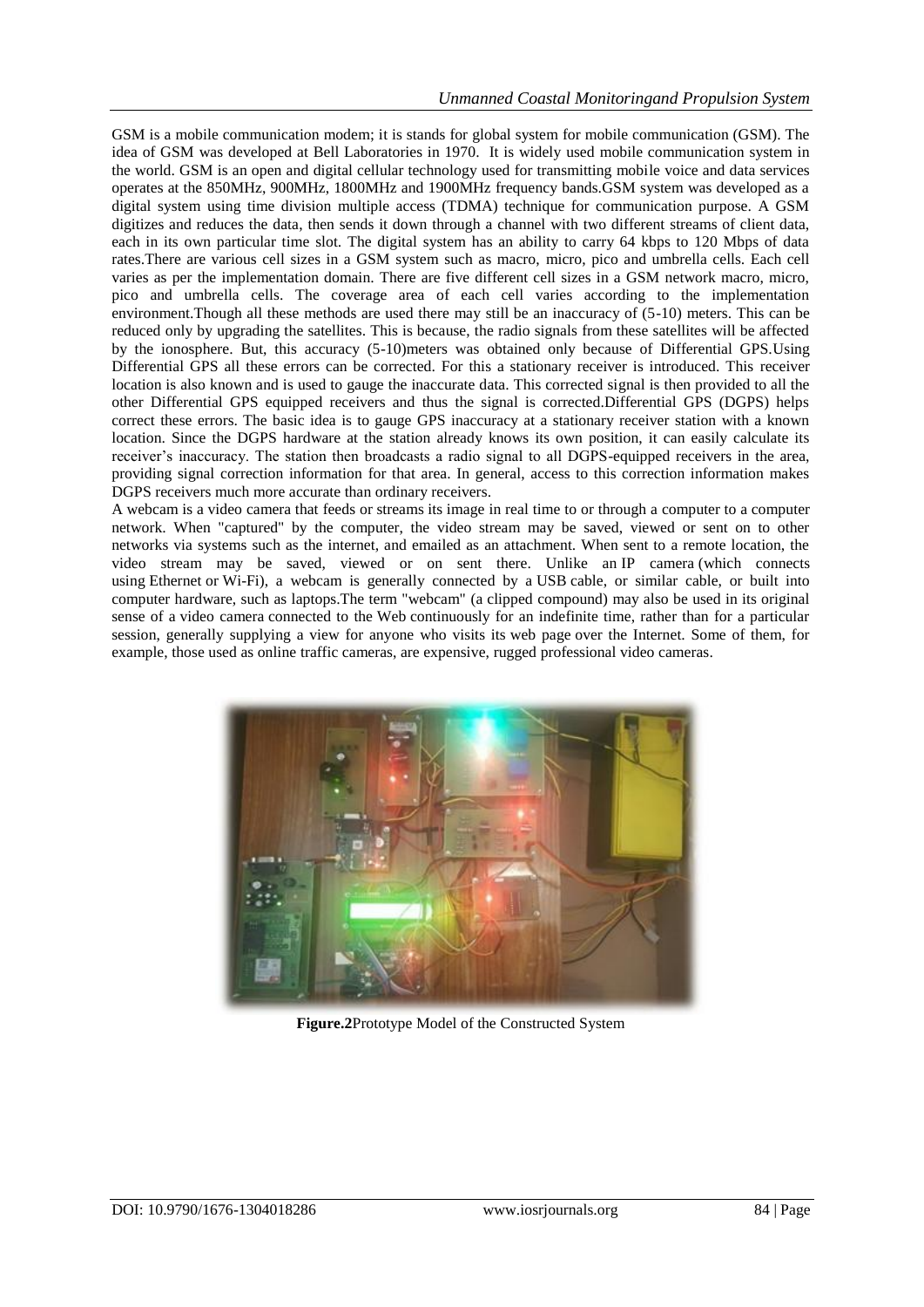

**Figure.3**Remote Control Unit of the Prototype



**Figure.4**DC Motor Running and Servo Motor Angle 90°



**Figure.5** Output of GPS Longitude and Latitude Value